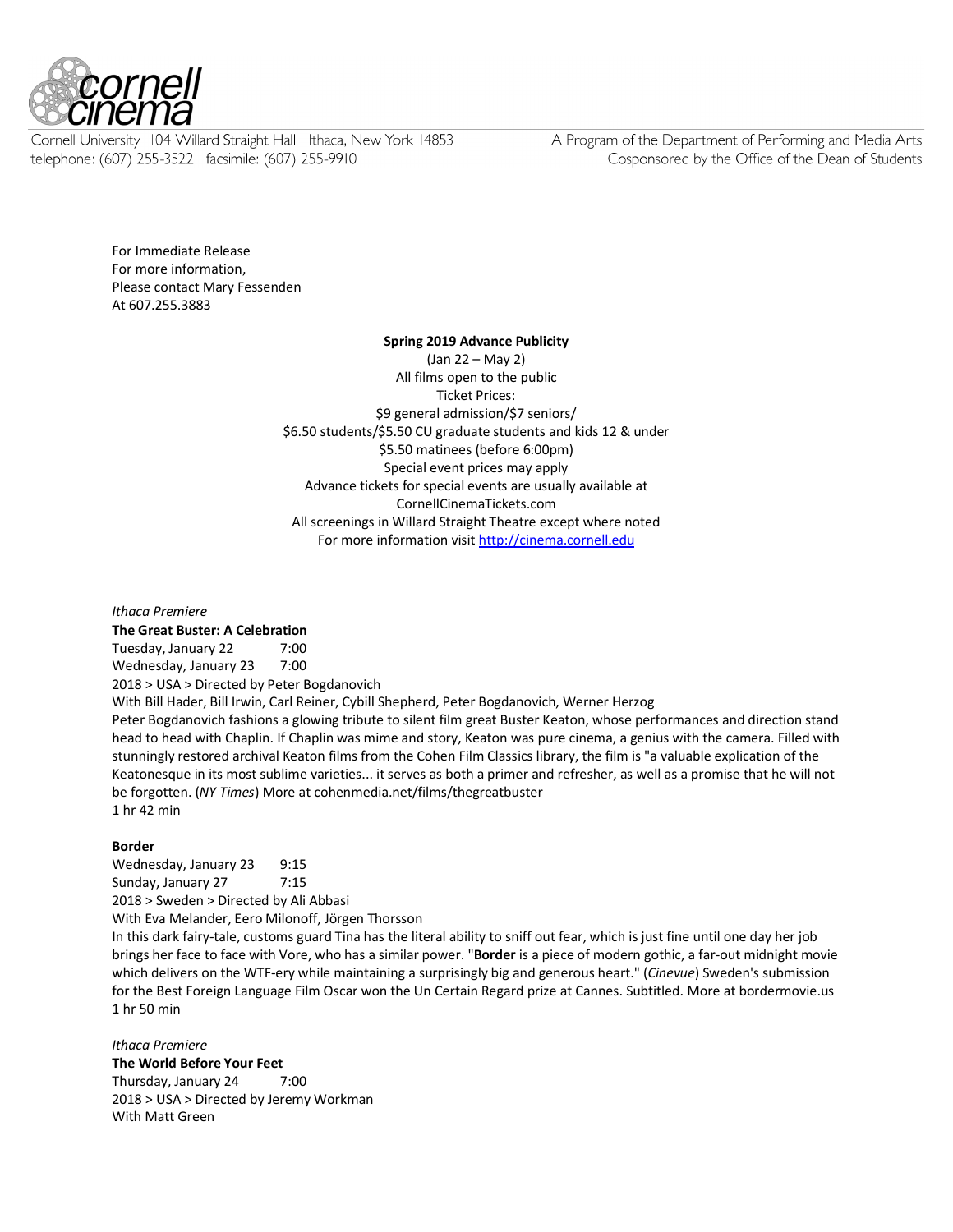There are 8,000 miles of sidewalks, paths and roads in New York City, and for the past six years Matt Green has been walking them all–every street, every block, every pedestrian overpass, park lane and hiking trail. Filmmaker Jeremy Workman accompanies Matt as he walks through neighborhoods rarely seen onscreen, chronicling the unusual daily routine of an exceptionally curious young man and creating an authentic tribute to New York and the freedom to be found in the simple act of putting on one's shoes and taking a walk outside. More at greenwichentertainment.com/film/the-world-before-your-feet 1 hr 35 min

## **A Star is Born**

Thursday, January 24 9:05 Saturday, January 26 6:45 & 9:30 2018 > USA > Directed by Bradley Cooper With Bradley Cooper, Lady Gaga, Sam Elliot

In this new take on the well-known tragic love story, seasoned musician Jackson Maine (Bradley Cooper) discovers - and falls in love with - struggling artist Ally (Lady Gaga). She has just about given up on her dream to make it big as a singer... until Jack coaxes her into the spotlight. More at warnerbros.com/star-born 2 hrs 15 min

## **Crazy Rich Asians**

Friday, January 25 7:00 FREE to all CU students 2018 > USA > Directed by Jon M. Chu With Constance Wu, Henry Golding, Michelle Yeoh

In this romantic comedy, New Yorker Rachel gets a surprise when, upon accompanying her boyfriend to his home in Singapore, she discovers that he is heir to one of Singapore's richest families and one of the country's most in-demand bachelors. *Sponsored by the Welcome Weekend Committee.* More at crazyrichasiansmovie.com/ 2 hrs

## **BlacKkKlansman**

Friday, January 25 9:30 FREE to all CU students 2018 > USA > Directed by Spike Lee

With John David Washington, Adam Driver, Topher Grace

In the early 1970s, Ron Stallworth, an African-American police officer from Colorado, successfully infiltrated the Ku Klux Klan and became the head of the local chapter. A true story brought to you by cinematic heavyweight Spike Lee. *Sponsored by the Welcome Weekend Committee.* More at focusfeatures.com/blackkklansman 2 hrs 8 min

## *Digital Restoration*

**Andrei Rublev**

Sunday, January 27 3:30 1966 > USSR > Directed by Andrei Tarkovsky

With Anatoly Solonitsyn, Ivan Lapikov, Nikolai Grinko

Rublev was a Russian Orthodox monk who brought the art of religious icon painting to its zenith in the fifteenth century. The film takes viewers into violent medieval Russia, a country ravaged by Tartar invasions and feuding princes. The spectacular horrors of Rublev's world are counterbalanced by the film's many images of pure beauty, including the bellcasting sequence --- one of the most awe-inspiring 20 minutes in cinema. Subtitled. More at janusfilms.com/films/1827 3 hrs 3 min

## **Love, Gilda**

Monday, January 28 6:45 preceded by **The Women of Titmouse Animation**

2018 > USA > Directed by Lisa D'Apolito

With Bill Hader, Lorne Michaels, Chevy Chase, Amy Poehler, Maya Rudolph, Melissa McCarthy

Weaving together Radner's recently discovered audiotapes, interviews with friends, rare home movies and diaries read by modern-day comedians inspired by Gilda, **Love, Gilda** opens up a unique window into the honest and whimsical world of a beloved performer whose greatest role was sharing her story. It will be shown with the short documentary **The Women of Titmouse Animation** (2018, 22 mins), which will be presented in person by filmmaker Chrissy Guest, an Assistant Professor in the Department of Media Arts, Sciences, and Studies at Ithaca College. More at lovegilda.com

1 hr 28 min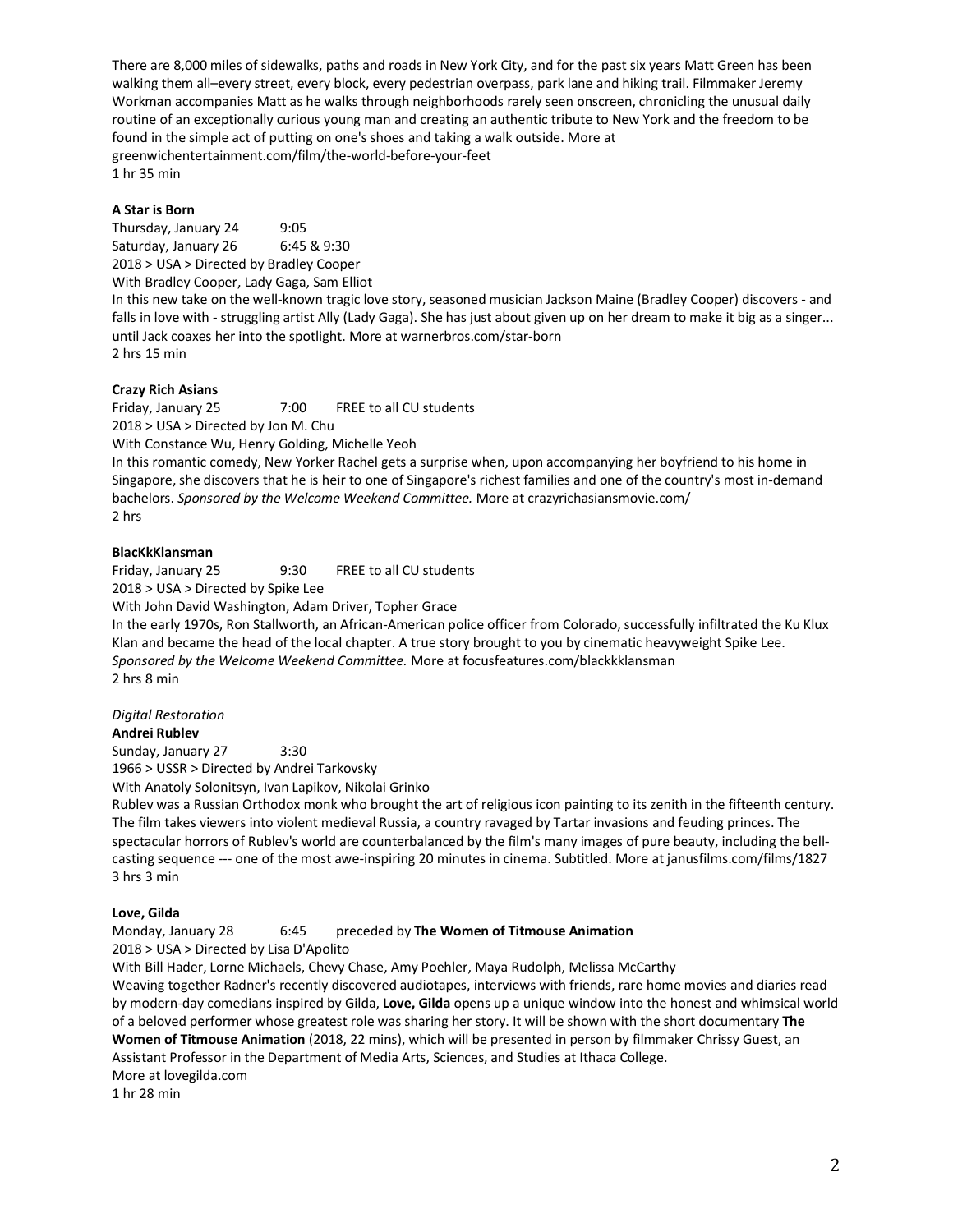*Ithaca Premiere* **The Image Book** Tuesday, January 29 7:00 Wednesday, January 30 8:45 2018 > France > Directed by Jean-Luc Godard

With Christo, Vladimir Yavachev

The legendary Jean-Luc Godard adds to his influential, iconoclastic legacy with this provocative collage film essay, a vast ontological inquiry into the history of the moving image and a commentary on the contemporary world. Winner of the first Special Palme d'Or to be awarded in the history of the Cannes Film Festival, **The Image Book** is another extraordinary addition to the French master's vast filmography. Subtitled. More at kinolorber.com/film/view/id/3197 1 hr 24 min

*Ithaca Premiere*

**Hale County This Morning, This Evening**

Wednesday, January 30 7:00

2018 > USA > Directed by RaMell Ross

With Latrenda 'Boosie' Ash, Quincy Bryant, Daniel Collins

Photographer RaMell Ross's first feature is an impressionistic 'documentary' look at the lives of two young Black men (Daniel Collins and Quincy Bryant) and their rural Alabama home and its culture over five years. "It's not every day that you witness a new cinematic language being born, but watching RaMell Ross's evocatively titled documentary **Hale County, This Morning, This Evening** qualifies." (*Village Voice*) Winner of the Gotham Award for Best Documentary of 2018 and one of fifteen films shortlisted for Best Documentary Feature Oscar. More at halecountyfilm.com 1 hr 16 min

### **The Manhattan Front**

Thursday, January 31 7:00 w/ filmmaker Cathy Crane in person

2018 > USA > Directed by Cathy Crane

With Lee Delong, Sandra Glinka, Helen Highfield

Once upon a time, in 1915, a German saboteur arrived in Manhattan to interrupt the export of American munitions to Britain. He soon finds a collaborator in a wayward stevedore who unwittingly leads him to a group of labor anarchists. Sabotage and betrayal soon turn these bedfellows into agents of the other's tragic end. In the spirit of a silent film from the era, this musical melodrama plays itself out through the interaction of archival images and the theatrical rendition of lives as they might have been lived on the Manhattan Front. More at themanhattanfront.com 1 hr 25 min

## **Perfect Blue**

Thursday, January 31 9:25 Friday, February 1 9:30 Saturday, February 2 7:00

1999 > Japan > Directed by Satoshi Kon

An animated Japanese psychological thriller about a pop star whose transition to television actress irks one of her lessstable fans into stalking her. Featuring graphic violence and nudity, this cartoon isn't for kids. Shown in a new digital restoration. Subtitled. More at gkids.com/films/perfect-blue

1 hr 20 min

## **Boy Erased**

Friday, February 1 7:00 Saturday, February 2 9:00 2018 > USA > Directed by Joel Edgerton With Lucas Hedges, Nicole Kidman, Russell Crowe "Gay conversion therapy gets the indictment it deserves, from an insightful script based on a you-are-there tell-all, and an outstanding cast." (*Time Out*) More at ocusfeatures.com/boy-erased

1 hr 55 min

## **Science Fair**

Saturday, February 2 2:00 \$5/\$4 kids 12 & under 2018 > USA > Directed by Cristina Costantini, Darren Foster

**Science Fair** follows nine high school students from around the globe as they navigate rivalries, setbacks and, of course, hormones, on their journey to compete at The International Science and Engineering Fair. As 1,700 of the smartest, quirkiest teens from 78 different countries face off, only one will be named Best in Fair. "This infectious and exuberant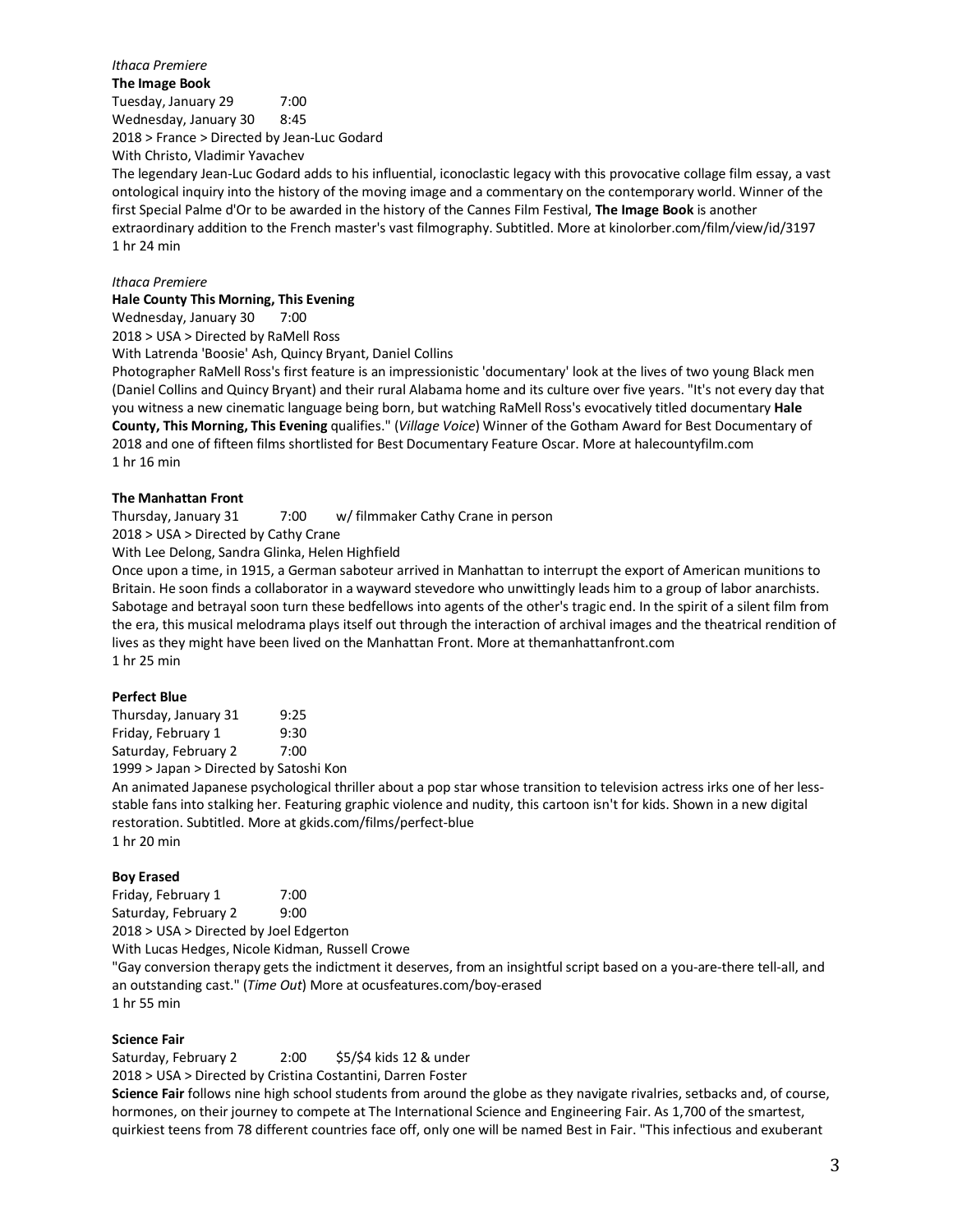film wins you over by focusing on the enthusiasm and enviable good spirits of the smart and engaging young people who compete in 'the Olympics of science fairs.'" (*LATimes*) Recommended for ages 8+. More at nationalgeographic.com/films/science-fair 1 hr 30 min

## **Wild Tales**

Sunday, February 3 4:30 2014 > Argentina > Directed by Damian Szifron

With Ricardo Darín, Oscar Martínez, Leonardo Sbaraglia, Érica Rivas, Rita Cortese, Julieta Zylberberg Nominated for the Best Foreign Language Film at the 87th Academy Awards, this black comedy is full of short films about such varied topics as a man named Pasternak, a loanshark and a waitress, an explosion, a wedding, and a hit-and-run. "The movie rarely, if ever, feels mechanical. Instead, you may find yourself marveling at the fertility of an imagination that could allow itself to toss so many vivid characters and stories - enough to supply four or five movies - into one generous package." (*San Francisco Chronicle*) Subtitled. More at sonyclassics.com/wildtales/ 2 hrs 2 min

## **Cinema Paradiso**

Sunday, February 3 7:00 1989 > Italy > Directed by Giuseppe Tornatore With Salvatore Cascio, Phillippe Noiret

Winner of the Grand Jury Prize at the Cannes Film Festival, **Cinema Paradiso** recounts a young boy's introduction to the world of film by the village projectionist in 1940s Italy. Subtitled. 2 hrs 3 min

## **Madeline's Madeline**

Tuesday, February 5 7:00 w/ cinematographer Ashley Connor in person 2018 > USA > Directed by Josephine Decker

With Helena Howard, Molly Parker, Miranda July

Teenage Madeline is part of an experimental theater group and is encouraged by the group's director to incorporate her personal life and troubled history with her mother into her art. As the lines between performance and reality begin to blur, the battle between imagination and appropriation explodes beyond the rehearsal space and impacts all three women's lives. Nominated for Independent Spirit Awards for Best Female Lead (Helena Howard) and Best Cinematography (Ashley Connor). More at madelinesmadeline.oscilloscope.net/ 1 hr 33 min

## **The Hate U Give**

Wednesday, February 6 6:45 w/ panel discussion Friday, February 8 9:15

2018 > USA > Directed by George Tillman Jr,

With Amandla Stenberg, Regina Hall, Russell Hornsby

Every day Starr, a black high school teenager, must manage the divide between her mostly white prep school and her home in a struggling black working-class neighborhood. Then her friend Khalil is shot dead by a white police officer. "George Tillman Jr.'s powerhouse and big-hearted adaptation of Angie Thomas' young-adult best-seller... [is] ultimately a bracingly optimistic family film but one grounded in the grim reality of today's headlines." (*SF Chronicle*) Cosponsored with the Society for the Humanities and the Africana Studies & Research Center. More at foxmovies.com/movies/thehate-you-give

2 hrs 13 min

## **Never-Ending Man: Hiyao Miyazaki**

Thursday, February 7 7:00 Sunday, February 10 7:00 2016 > Japan > Directed by Kaku Arakawa

With Hayao Miyazaki, Toshio Suzuki

A few years after announcing his retirement, legendary animator Hayao Miyazaki couldn't shake his desire to create. Inspired by young animators working with computer graphics, Miyazaki set out to make his first CGI short film. Following Miyazaki's two-year path to complete his new project, this documentary asks the question: Can an old master who thinks he's past his prime shine once again? Subtitled. More at gkids.com/films/neverending-man 1 hr 10 min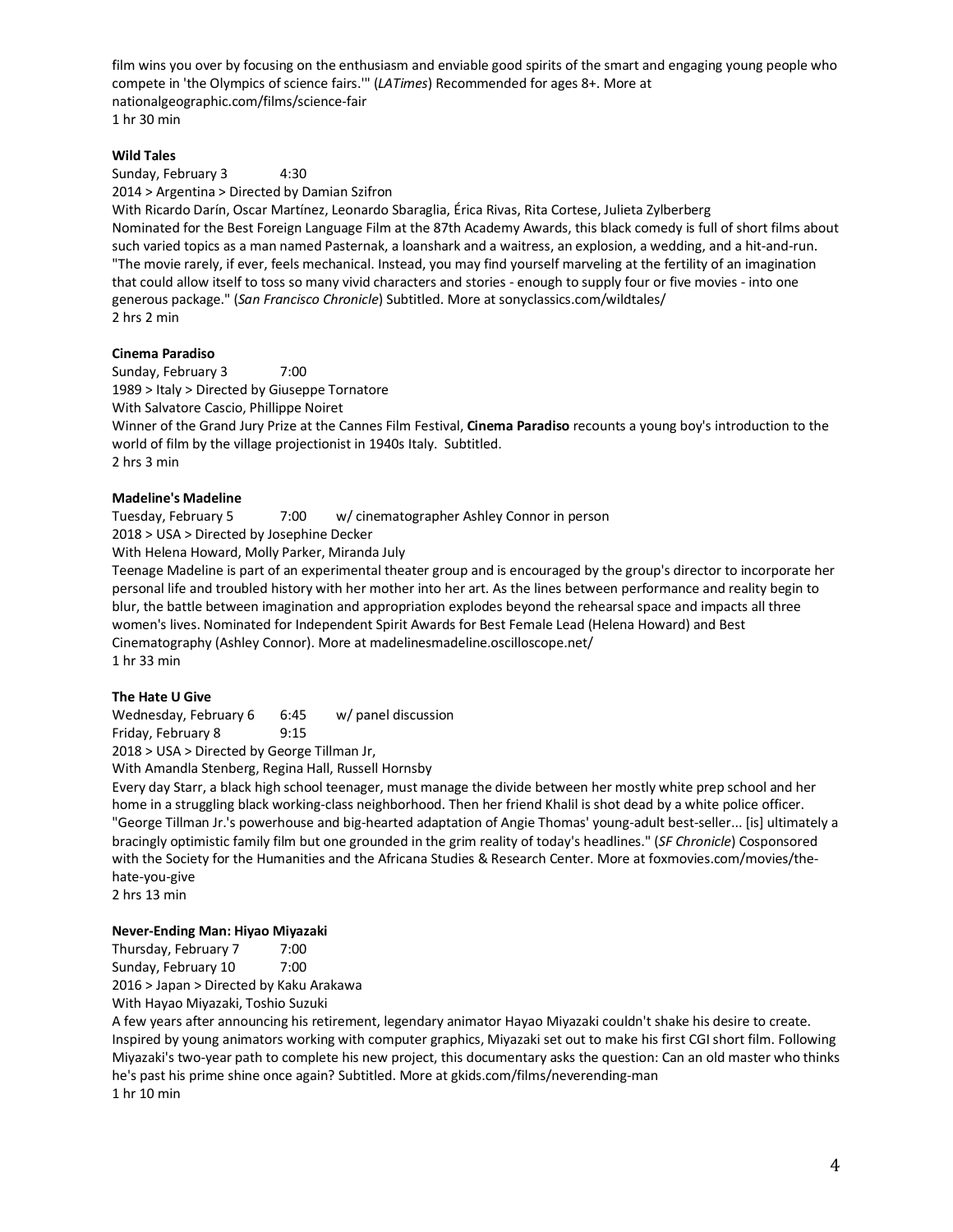## **Burning**

Thursday, February 7 8:45 Saturday, February 9 9:15 2018 > South Korea > Directed by Chang-dong Lee

With Ah-In Yoo, Steven Yeun, Jong-seo Jeon

This moody, mysterious thriller is wrapped around a fatal triangle: Jongsu, a young delivery man, gets involved with the beautiful Haemi - who departs for Africa and returns with the rich and enigmatic Ben. "Desire, ravenous and ineffable, shudders through **Burning**, the latest from the great South Korean director Lee Chang-dong." (Manohla Dargis, *NY Times*) Winner of the FIPRESCI Prize at Cannes and South Korea's submission for Best Foreign Language Film Oscar, and one of the nine films shortlisted for the award. Subtitled. More at burning-movie.com 2 hrs 28 min

## **Persepolis**

Friday, February 8 7:00 Saturday, February 9 7:00 2007 > France > Directed by Marjane Satrapi & Vincent Paronnaud With voices of Catherine Deneuve, Chiara Mastroianni, Danielle Darrieux The award-winning animated adaptation of Marjane Satrapi's critically acclaimed graphic novel about growing up in Iran during the Islamic Revolution. "A dazzlingly smart and entertaining animated feature...a black-and-white graphic novel come to life." (*The Wall Street Journal*) Subtitled. 1 hr 34 min

## **Ralph Breaks the Internet**

Saturday, February 9 2:00 \$5/\$4 kids 12 & under Sunday, February 10 4:30 2018 > USA > Directed by Phil Johnston, Rich Moore With John C. Reilly, Sarah Silverman, Taraji P. Henson Six years after the events of **Wreck-It Ralph**, Ralph and Vanellope discover a wi-fi router in their arcade, leading them into a new adventure. Recommended for ages 8+. More at movies.disney.com/ralph-breaks-the-internet-wreck-it-ralph-

1 hr 52 min

 $\overline{2}$ 

## **Zero for Conduct plus 2**

Monday, February 11 7:00 1933 > France > Directed by Jean Vigo

With Jean Daste, Dita Parlo

Jean Vigo's films refused to play by the rules, and this trio of shorts illustrates just that. **À propos de Nice** (1930) is an absurdist, rhythmic slice of life from the bustling coastal city of the title; **Taris** (1931) is an inventive short portrait of a swimming champion; and **Zero de conduite** is a radical, delightful tale of boarding-school rebellion that has influenced countless filmmakers. All shown in new digital restorations. Subtitled. More at janusfilms.com/film-sets/4 1 hr 16 min

## *Ithaca Premiere*

**I Am Not A Witch**

Tuesday, February 12 7:00 w/ panel discussion

2017 > UK/France/Zambia > Directed by Rungano Nyoni

With Benfors 'Wee Do, Boyd Banda, Kalundu Banda

This "fable-like story about a young African girl banished from her village for alleged witchcraft, ... blends deadpan humor with light surrealism, vivid visuals and left-field musical choices." Young Shula finds herself interned in a 'witch camp' full of elderly women who take her under their wings, while the camp's owner, Mr. Bandi exploits the women's labor as well as their exotic appeal to European tourists. The UK's submission for Best Foreign Language Film Oscar. Subtitled. Cosponsored with Africana Studies & Research Center. More at iamnotawitch.com 1 hr 33 min

## **L'Atalante**

Wednesday, February 13 6:45 includes admission to **Tournage d'Hiver: Outtakes & Rushes** at 8:30pm 1934 > France > Directed by Jean Vigo With Jean Daste, Dita Parlo

In Jean Vigo's hands, an unassuming tale of conjugal love becomes an achingly romantic reverie of desire and hope. Jean, a barge captain, marries Juliette, an innocent country girl, and the two climb aboard Jean's boat, the L'Atalante -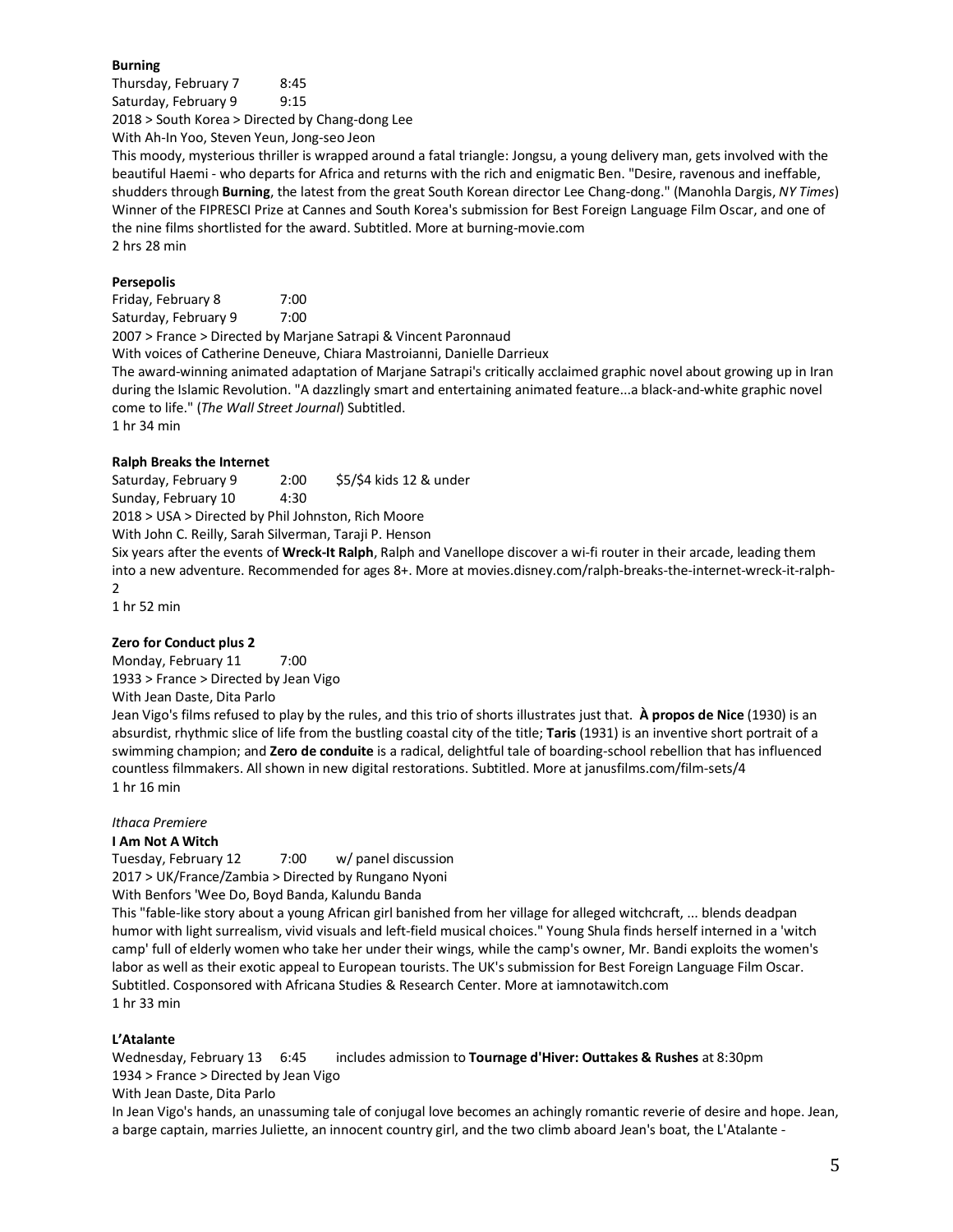otherwise populated by an earthy first mate and a multitude of mangy cats - and embark on their new life together. Both a surprisingly erotic idyll and a clear-eyed meditation on love, **L'Atalante**, Vigo's only feature-length work, is a film like no other. Shown in a new, definitive digital restoration. Subtitled. More at janusfilms.com/films/1449 1 hr 29 min

## **Tournage d'Hiver: Outtakes & Rushes**

Wednesday, February 13 8:30 FREE with admission to **L'Atalante** at 6:45pm 1934 > France > Directed by Jean Vigo With Jean Daste, Dita Parlo Literally, "Winter Shooting." Vigo left behind an extraordinary number of outtakes and rushes for both **Zero for Conduct**

and **L'Atalante**, inspiring over-zealous restorers in the past to add material that Vigo never intended to use. In this program, French film critic and historian Bernard Eisenschitz, supervisor of the definitive new **L'Atalante** restoration, narrates as this rare material (of exceptional quality) unfolds – revealing clapboards, bloopers and glimpses of the 28 year-old Vigo. Shown with **Jeunes Diables: Outtakes & Rushes** from **Zero for Conduct**. Subtitled. 1 hr 25 min

## **Amélie**

Thursday, February 14 7:00 2002 > France > Directed by Jean-Pierre Jeunet With Audrey Tautou, Mathieu Kassovitz Jeunet's talent for whimsy, on display in his earlier work with Marc Caro (**The City of Lost Children**, **Delicatessen**), comes into its own in this story of a fetching young lady who changes, in ways small and large, the lives of her Montmartre friends and neighbors. Subtitled. 2 hrs 1 min

## **Oscar Shorts: Animation!**

Thursday, February 14 9:30 Saturday, February 16 9:20 Sunday, February 17 7:15 2018 > various > Directed by various

For the 14th consecutive year, Shorts HD and Magnolia Pictures present the Oscar-Nominated Short Films. With all three categories offered – Animated, Live Action and Documentary – this is your annual chance to predict the winners (and have the edge in your Oscar pool)! A perennial hit with audiences around the country and the world, don't miss this year's selection of shorts. The Academy Awards take place Sunday, Feb. 24th. The list of nominees will be available online shortly after they're announced on January 22nd. Subtitled. More at shortsinternational.com

## **At Eternity's Gate**

Friday, February 15 7:00 Saturday, February 16 7:00 2018 > Switzerland/UK/France/USA > Directed by Julian Schnabel With Willem Dafoe, Rupert Friend, Oscar Isaac

An artist's view of an artist, as painter and filmmaker Julian Schnabel takes on Vincent van Gogh. Willem Dafoe's performance as van Gogh copped him Best Actor at the Venice Film Festival. Schnabel "transcends the limitations of the conventional biopic and creates something that feels genuinely new." (*Indiewire*) More at ateternitysgate-film.com 1 hr 50 min

## **Oscar Shorts: Live Action!**

Friday, February 15 9:20 Sunday, February 17 4:30 2018 > various > Directed by various

For the 14th consecutive year, Shorts HD and Magnolia Pictures present the Oscar-Nominated Short Films. With all three categories offered – Animated, Live Action and Documentary – this is your annual chance to predict the winners (and have the edge in your Oscar pool)! A perennial hit with audiences around the country and the world, don't miss this year's selection of shorts. The Academy Awards take place Sunday, Feb. 24th. Subtitled. More at shortsinternational.com

## *Ithaca Premiere*

**Modest Heroes: Ponoc Short Films** Saturday, February 16 2:00 \$5/\$4 kids 12 & under 2018 > Japan > Directed by Various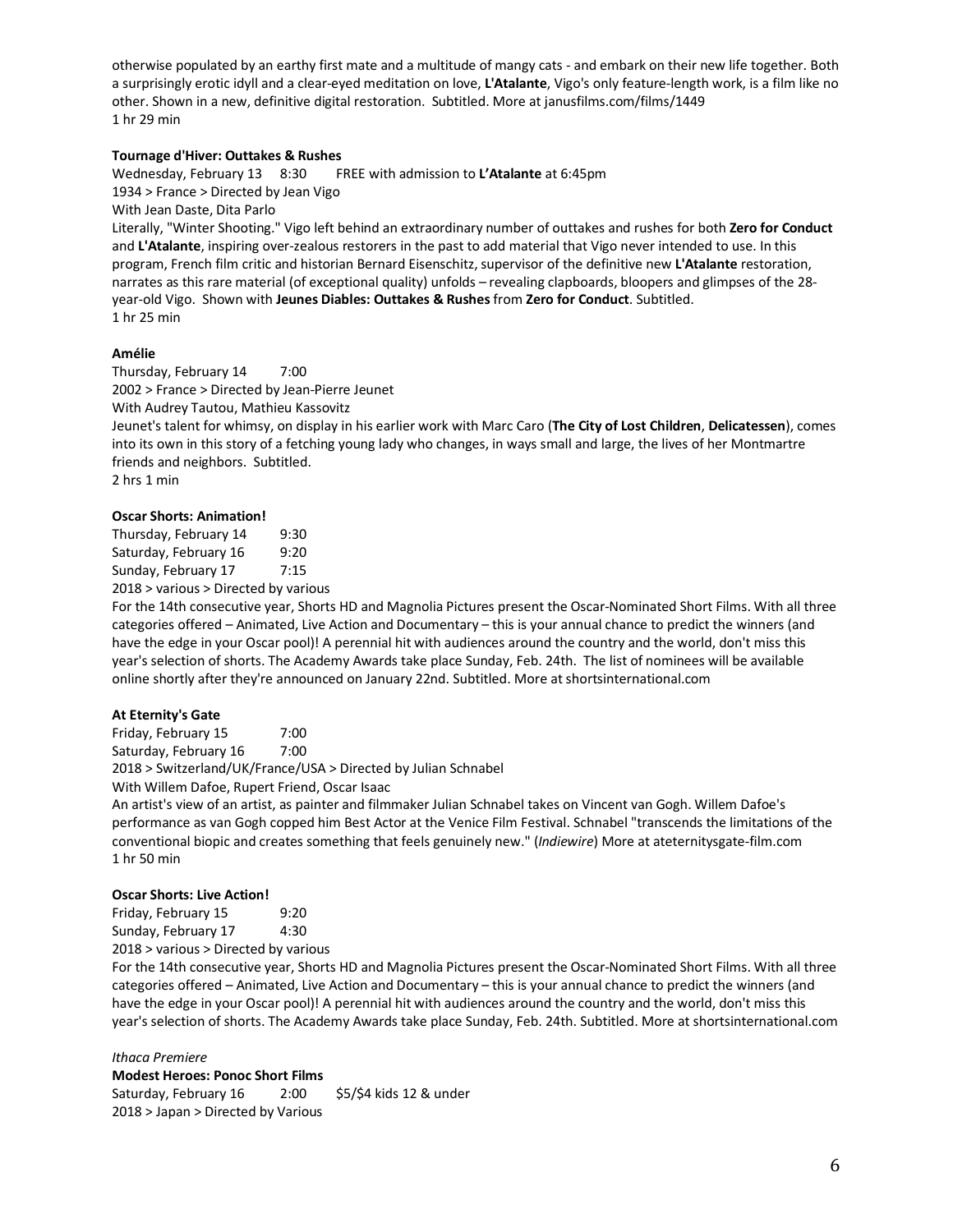Studio Ponoc, the new animation studio featuring many artists from the venerable Studio Ghibli, made an immediate splash last year with its acclaimed debut film **Mary and The Witch's Flower**. The studio returns with an ambitious anthology of three thrilling tales created by some of the greatest talents working in Japanese animation today! Shown in the English dubbed version. Recommended for ages 7+ More at gkids.com/films/modest-heroes-ponoc-short-filmstheatre-vol-1

1 hr

## **Oscar Shorts: Documentary!**

Tuesday, February 19 6:30

2018 > various > Directed by various

For the 14th consecutive year, Shorts HD and Magnolia Pictures present the Oscar-Nominated Short Films. With all three categories offered – Animated, Live Action and Documentary – this is your annual chance to predict the winners (and have the edge in your Oscar pool)! A perennial hit with audiences around the country and the world, don't miss this year's selection of shorts. The Academy Awards take place Sunday, Feb. 24th. The list of nominees will be available online shortly after they're announced on January 22nd. Subtitled.

## **Songs of Inexperience: Select Works by Jason Livingston**

Wednesday, February 20 7:00 w/ filmmaker Jason Livingston in person

USA > Directed by Jason Livingston

Jason Livingston's '94 films consider public spaces physical, public and digital. This selection of shorts touches on several themes that run through his work, and abandons chronology, remixing his own films and videos to better unearth questions around the commons and how we may sing at the end of the world. Complete line-up online. 1 hr

*Ithaca Premiere*

## **Kusama - Infinity**

Thursday, February 21 7:00 Sunday, February 24 4:30 2018 > USA > Directed by Heather Lenz With Yayoi Kusama

Subtitled **The Life and Art of Yayoi Kusama**, the film explores the decades-long career of the top-selling female artist in the world, now near 90, who has overcome extensive obstacles, including mental illlness, to pursue her creative ambitions, which span the disciplines of painting, sculpture, installation art, performance art, poetry and literary fiction. More at kusamamovie.com 1 hr 16 min

## **Widows**

Thursday, February 21 9:00 Friday, February 22 7:00 Saturday, February 23 9:20

2018 > USA > Directed by Steve McQueen

With Viola Davis, Michelle Rodriguez, Elizabeth Debicki, Colin Farrell

Set in contemporary Chicago, amid a time of turmoil, four women with nothing in common except a debt left behind by their dead husbands' criminal activities, take fate into their own hands, and conspire to forge a future on their own terms. More at foxmovies.com/movies/widows 2 hrs 9 min

## **Vox Lux**

Friday, February 22 9:45 Saturday, February 23 7:00 2018 > USA > Directed by Brady Corbet

With Natalie Portman, Jude Law, Willem Dafoe

A violent tragedy inspires two teenage sisters to compose a song for a memorial service, the performance of which catapults Celeste into stardom. Nearly two decades later, the now 31-year-old Celeste is a mother to a teenage daughter of her own and struggling to navigate a career fraught with scandals when another act of terrifying violence demands her attention. More at voxluxmovie.com

1 hr 50 min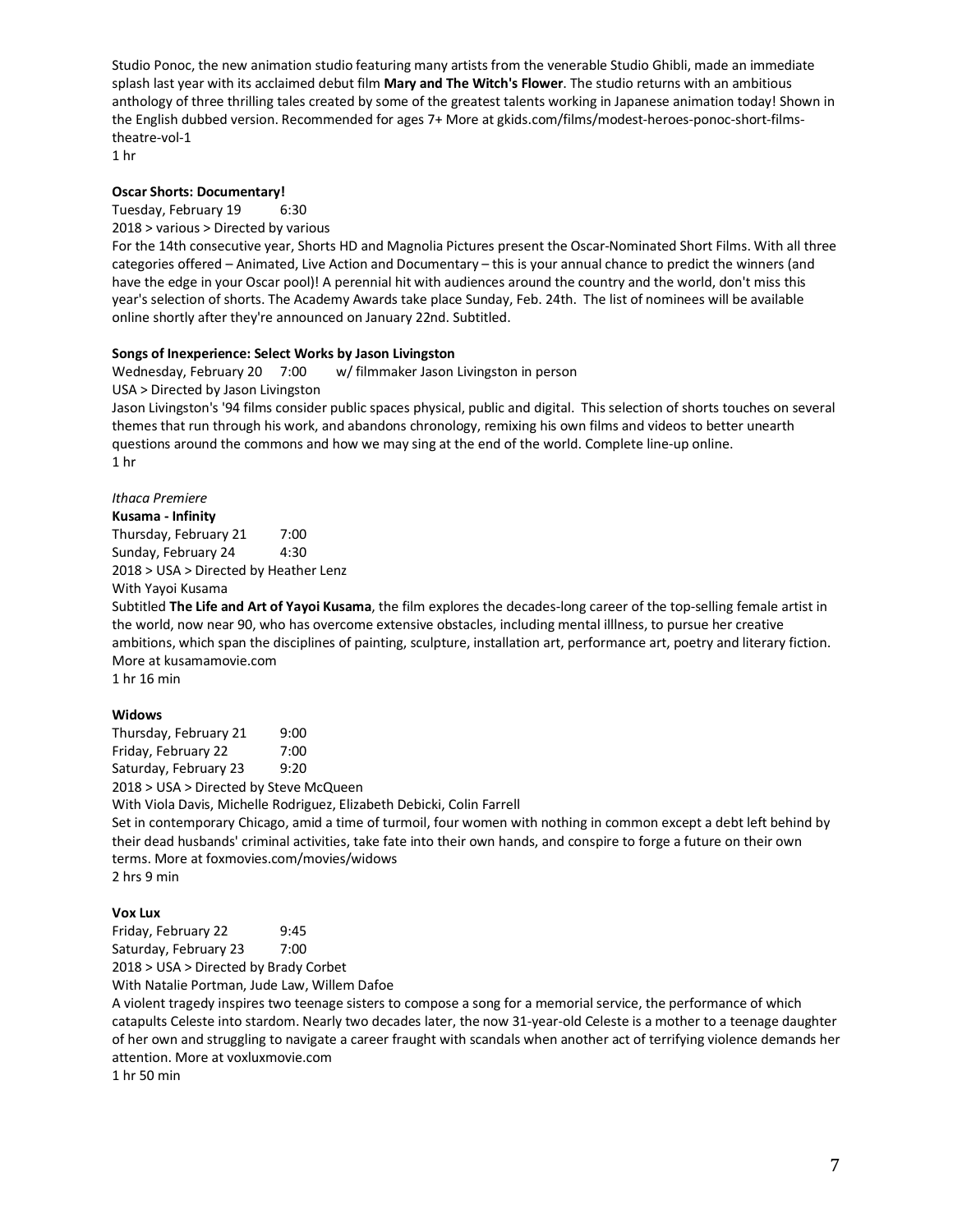#### *Digital Restoration* **Seven Chances**

Saturday, February 23 2:00 \$7/\$5 kids 12 & under w/ live accompaniment by pianist Philip Carli 1925 > USA > Directed by Buster Keaton With Buster Keaton

The inimitable Keaton plays a shy bachelor who must marry to gain a rich inheritance. When his story is published, hundreds of hopefuls barrage him in Busby Berkeley-esque style. Recommended for ages 7+. Cosponsored with the Cornell Council for the Arts. More at cohenfilmcollection.net/Films.aspx?r=h 1 hr

# *Ithaca Premiere*

## **The Wild Pear Tree**

Wednesday, February 27 6:45 Sunday, March 3 6:45 2018 > Turkey > Directed by Nuri Bilge Ceylan

With Dogu Demirkol, Murat Cemcir, Bennu Yildirimlar

In this expansive film which "draws on the spirit of Chekov", an aspiring writer returns to his native village, where his father's debts catch up to him. "**The Wild Pear Tree** is a gentle, humane, beautifully made and magnificently acted movie from the Turkish filmmaker and former Palme winner Nuri Bilge Ceylan: garrulous, humorous and lugubrious in his unmistakable and very engaging style. It's an unhurried, elegiac address to the idea of childhood and your home town and how returning to both has a bittersweet savour." (*The Guardian*) The UK's submission for Best Foreign Language Film Oscar. Subtitled. More at cinemaguild.com/theatrical/wildpeartree.html 3 hrs 8 min

## *Ithaca Premiere*

## **In Between** (**Bar Bahar**)

Thursday, February 28 6:45 w/ intro by Deborah Starr (Near Eastern Studies, CU)

2016 > Israel > Directed by Maysaloun Hamoud

With Mouna Hawa, Sana Jammelieh, Shaden Kanboura

The story of three independent women who share an apartment in Tel Aviv and must navigate between tradition and modernity. "After watching Maysaloun Hamoud's sparkling, taboo-breaking first feature ..., audiences will have to seriously update their ideas about the lifestyle of Palestinian women in Israel." (*The Hollywood Reporter*) Subtitled. More at filmmovement.com/product/in-between

1 hr 43 min

## **Bohemian Rhapsody**

Thursday, February 28 9:15 Friday, March 1 9:00 Saturday, March 2 9:00

2018 > UK/USA > Directed by Bryan Singer

With Rami Malek, Lucy Boynton, Gwilym Lee

Queen, stadium rock, Freddie Mercury, AIDS, a legendary performance at Live AID. Singer captures it all. "Just as Queen would have been nothing without Mercury's arresting, sexy presence, so too is **Bohemian Rhapsody** dominated by Rami Malek's magnetic, frisky and unexpectedly poignant performance as the late lead singer." (*Screen Daily*) More at foxmovies.com/movies/bohemian-rhapsody 2 hrs 14 min

## **The Mystery of Picasso**

Friday, March 1 7:00 Saturday, March 2 7:00

1955 > France > Directed by Henri-Georges Clouzot

"One of the most joyful of all records of an artist at work" (Pauline Kael), **The Mystery of Picasso** shows us the methods, choices and failures of the great artist as he charges through the creation of fifteen pictures on canvas and paper. Shown in a new digital restoration from Milestone Films. Subtitled. More at milestonefilms.com/movie.php/picasso/ 1 hr 30 min

## **Mirai**

| Saturday, March 2 | 2:00 | \$5/\$4 kids 12 & under |
|-------------------|------|-------------------------|
| Sunday, March 3   | 4:30 |                         |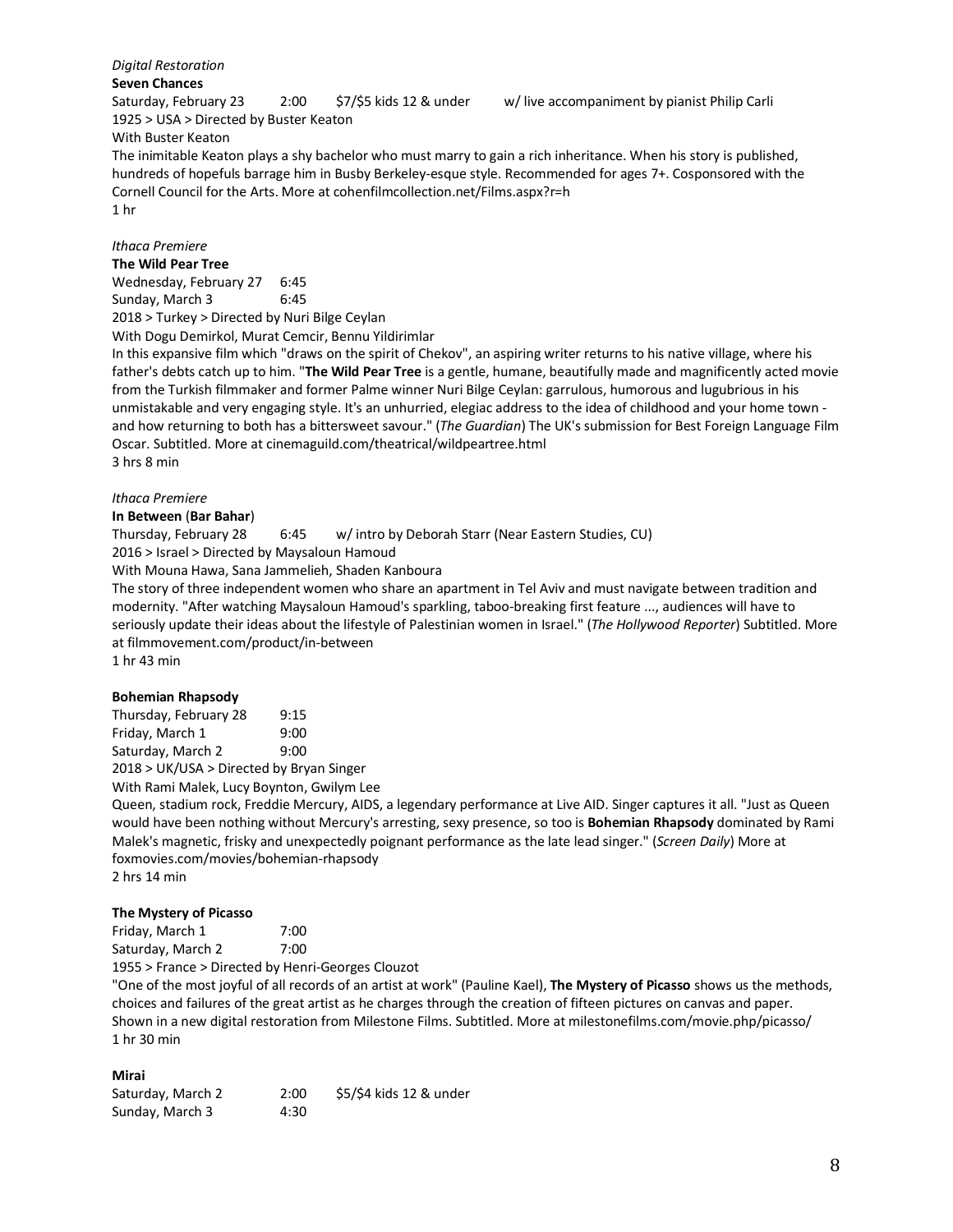### 2018 > Japan > Directed by Mamoru Hosoda

With Karu Kuroki, Moka Kamishiraishi, Gen Hoshino

A young boy's jealousy of his newborn sister sets off a generations-spanning understanding of his place in his family, as time-hopping incarnations of his relatives appear to him in a fantastic world where past and present coexist. "**Mirai** bathes ordinary family life in a beautiful new life." (*The Telegraph*) Recommended for ages 7+ The English dubbed version will be shown on March 2 and the original Japanese language on March 3. Subtitled. More at gkids.com/films/mirai

1 hr 38 min

## *Ithaca Premiere*

## **Bogdan's Journey**

Monday, March 4 7:00 FREE w/ filmmakers Michal Jaskulski & Lawrence Loewinger in person 2016 > Poland > Directed by Michal Jaskulski & Lawrence Loewinger

A Catholic Pole, determined to heal a historical wound, launches a crusade to reconcile Poles and Jews over a massacre that happened in Poland in 1946. Subtitled. Sponsored by the Jewish Studies Program. More at bogdansjourney.pl 1 hr 30 min

#### *Ithaca Premiere*

### **Be Natural: The Untold Story of Alice Guy-Blaché**

Wednesday, March 6 7:00

2018 > USA > Directed by Pamela B. Green

With narrated by Jodie Foster

One of the pioneers of cinema, Alice Guy-Blaché was the first to suggest the new medium could be used to tell fictional narratives. Starting at Gaumont (as head of production), she made over 1000 films. "Retracing her steps from Paris to Fort Lee, N.J., to California and then back to Europe, director Green builds up a lively portrait of the Wild West of early cinema, a terrain that at first was not so hostile to women participating in it because no one took it that seriously as an art form." (*The Hollywood Reporter*) More at benaturalthemovie.com 1 hr 43 min

| <i><b>Ithaca Premiere</b></i> |      |
|-------------------------------|------|
| <b>Prototype in 3D</b>        |      |
| Thursday, March 7             | 7:00 |
| Friday, March 8               | 7:00 |

2017 > Canada > Directed by Blake Wiliams

As the deadliest natural disaster in US history strikes Galveston, Texas, taking between 6,000 and 12,000 lives, a mysterious televisual device projects images of unknown origin. Blake Williams' experimental 3D film immerses us in the storm's aftermath, at every minute represented by remarkable and mysterious sights of one world nearing destruction as another emerges. More at http://grasshopperfilm.com/film/prototype

1 hr 3 min

*Ithaca Premiere* **Working Woman** Thursday, March 7 8:30 w/ intro by Deborah Starr (Near Eastern Studies, CU) Sunday, March 10 7:00 2018 > Israel > Directed by Michal Aviad

With Liron Ben Shlush, Menashe Noy

The mother of three young children returns to work to help support her family and husband, who is struggling to start his own restaurant. She lands a job with a former army superior, who is now a real estate developer, but as she embraces her new work, she experiences sexual harassment from her boss. A timely and devastating story, expertly told by long time feminist filmmaker Michal Aviad. Subtitled. More at zeitgeistfilms.com/film/workingwoman Cosponsored with the Dept of Near Eastern Studies & the Jewish Studies Program. 1 hr 33 min

## **Shoplifters**

Friday, March 8 8:30 Saturday, March 9 9:30 2018 > Japan > Directed by Hirokazu Kore-eda With Lily Franky, Sakura Andô, Mayu Matsuoka

A family of small-time crooks take in a child they find outside in the cold, and soon little Yuri is learning their ways of survival. "The winner of the Palme d'Or at this year's Cannes Film Festival and another triumph for admired Japanese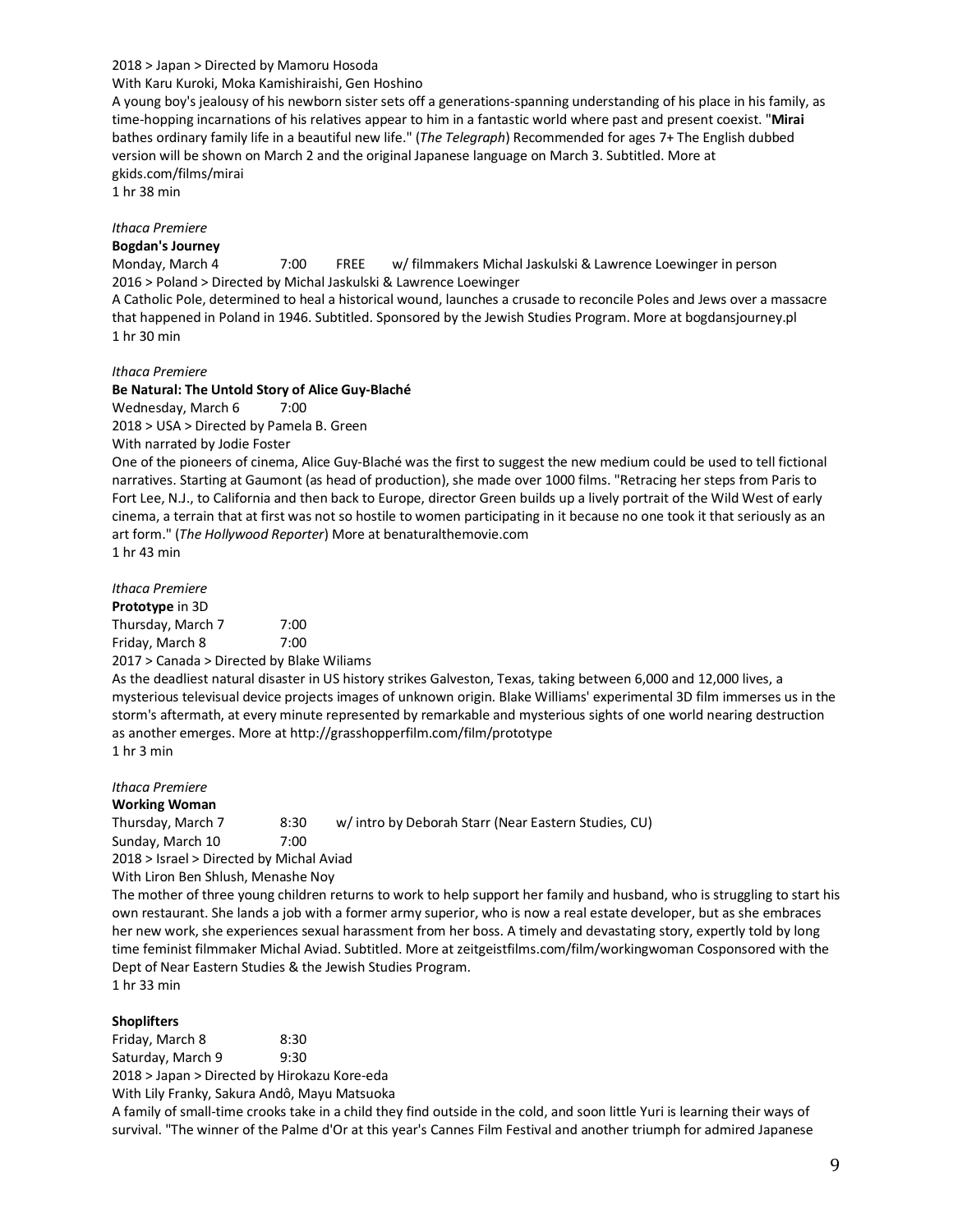director Hirokazu Kore-eda, a master of unforced intimacy, this wise and insightful film is delicate, poignant and unexpectedly powerful." (*LA Times*) Japan's submission for the Best Foreign Language Film Oscar, and one of the nine films shortlisted for the award. Subtitled. More at shopliftersfilm.com 2 hrs 1 min

## **Mary Poppins Returns**

Saturday, March 9 2:00 \$5/\$4 kids 12 & under Saturday, March 9 6:45 Sunday, March 10 4:15 2018 > USA > Directed by Rob Marshall

With Emily Blunt, Lin-Manuel Miranda, Emily Mortimer, Ben Whishaw

Everyone's favorite nanny returns in this sequel to the beloved 1964 musical. Featuring a fantastic cast, including Dick Van Dyke (from the original film) and Lin-Manuel Miranda as Mary's friend Jack. Recommended for ages 8+. More at movies.disney.com/mary-poppins-returns

2 hrs 10 min

## *Ithaca Premiere & Digital Restoration*

## **Inquiring Nuns**

Tuesday, March 12 7:00

1968 > USA > Directed by Gordon Quinn & Gerald Temaner

Two young nuns explore Chicago, from a supermarket to the Art Institute and in front of churches on Sunday, confronting people with the crucial question, "Are you happy?" The film's music is composed by Philip Glass in his first credited film score. "A lovely, weirdly potent time capsule...a single, polyphonic ode to late '67 Chicago and what was on the mind of its collective citizenry." (Michael Philips, *Chicago Tribune*) More at kartemquin.com/films/inquiring-nuns 1 hr 6 min

## *Ithaca Premiere*

## **Jessica: Video & Live Performance**

Wednesday, March 13 7:00 w/ filmmaker Maura Brewer in person

USA > Directed by Maura Brewer

With Jessica Chastain, Jessica Manafort, Paul Manafort

Maura Brewer is a visual artist who works in video, performance and experimental garment design. Her projects examine the ways that consumer culture, including mass media and fashion, constructs female subjects. Tonight she'll present the third segment of her Jessica Chastain trilogy, **The Surface of Mars**, a meditation on Chastain's role in Ridley Scott's **The Martian**, and **Jessica Manafort**, a video essay about Paul Manafort and his daughter Jessica, a filmmaker. She'll conclude the evening with a live performance of her "tribute" to Jessica Chastain. More at maurabrewer.com 1 hr 30 min

## **If Beale Street Could Talk**

Thursday, March 14 6:45 w/ actress Dominique Thorne '19 in person Friday, March 15 9:40

2018 > USA > Directed by Barry Jenkins

With KiKi Layne, Stephan James, Regina King, Dominique Thorne '19

1970s Harlem comes to life as Barry Jenkins (**Moonlight**) brings James Baldwin's 1974 novel to the screen. 19-year old Tish Rivers desperately scrambles to prove her recently jailed fiancé innocent of a rape while carrying their first child. "Sublime in its depiction of an emotional connection and subtle in its layers of systematic oppression, **Beale Street** is a major work from a filmmaker whose gifts are clearly boundless." (*The Film Stage*) Cornell student Dominique Thorne '19 will speak in conjunction with the March 14th screening of the film, in which she plays the role of Sheila Hunt, sister to the main character Alonzo 'Fonny' Hunt (Stephan James). Cosponsored with Africana Studies & Research Center. More at www.bealestreetmovie.com

1 hr 59 min

## **Spider-Man: Into the Spiderverse** in 2D & 3D

Thursday, March 14 9:40 in 3D

Saturday, March 16 7:00 & 9:30 (late show only in 3D)

2018 > USA > Directed by Bob Persichetti, Peter Ramsey, Rodney Rothman

With Shameik Moore, Jake Johnson, Hailee Steinfeld, Mahershala Ali

Miles Morales becomes the Spider-Man of his reality and crosses paths with his counterparts from other dimensions to stop a threat to all reality. "It's terrific – a quick-witted entertainment, daring and familiar by turns, that also proves to be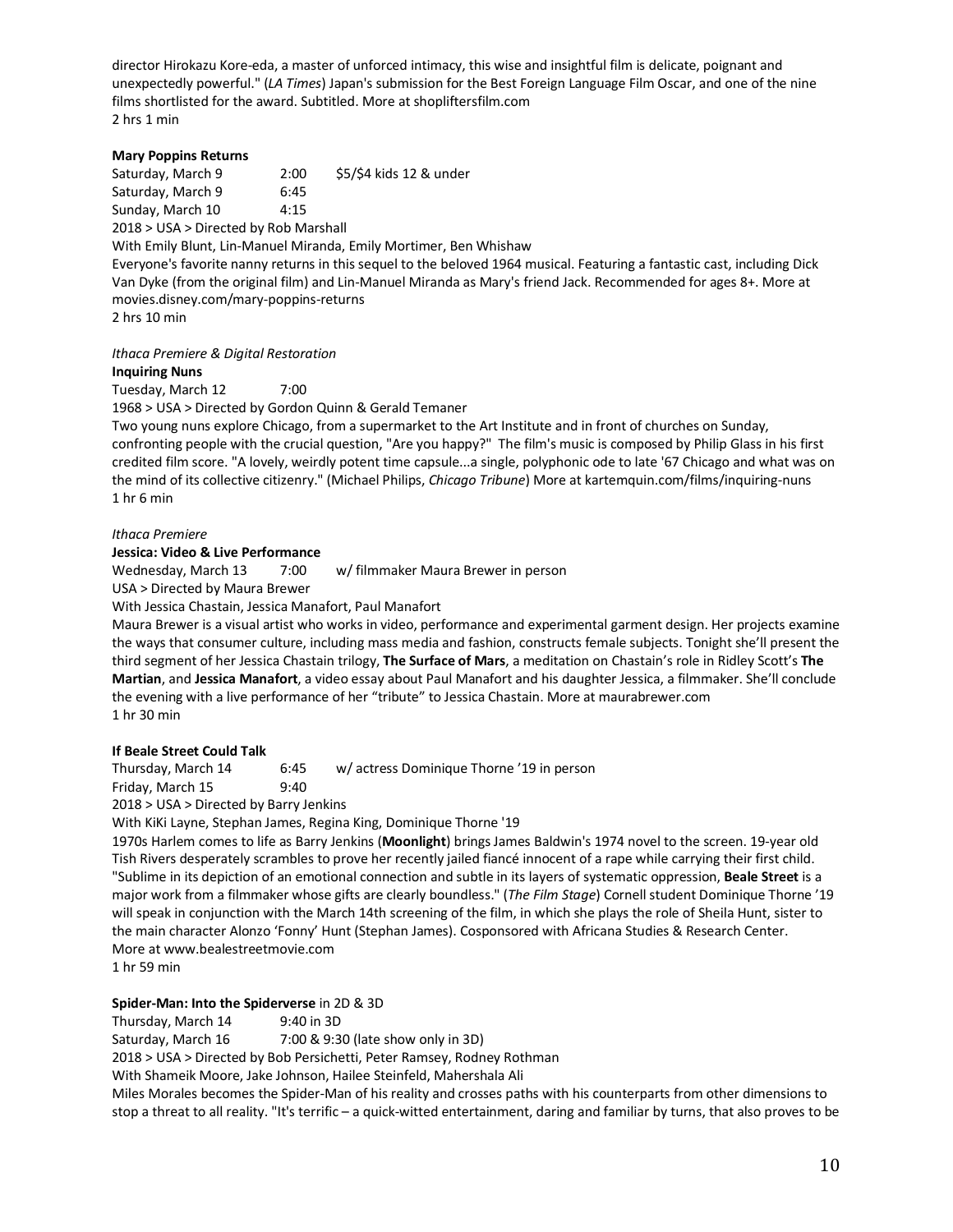sweet, serious and irreverent in all the right doses." (Justin Chang, *Variety*) Awarded Best Animated Film of 2018 by the New York Film Critics Circle. More at intothespiderverse.movie 1 hr 57 min

## **Mary Queen of Scots**

Friday, March 15 7:00 Sunday, March 17 4:30 2018 > UK > Directed by Josie Rourke With Saoirse Ronan, Margot Robbie

**Mary Queen of Scots** explores the turbulent life of the charismatic Mary Stuart. Queen of France at 16 and widowed at 18, Mary defies pressure to remarry. Instead, she returns to her native Scotland to reclaim her rightful throne. But Scotland and England fall under the rule of the compelling Elizabeth 1. Each young Queen beholds her "sister" in fear and fascination. Rivals in power and in love, and female regents in a masculine world, the two must decide how to play the game of marriage versus independence. More at focusfeatures.com/films 2 hrs 4 min

## **Cold War**

Saturday, March 16 5:00 Sunday, March 17 7:15 2018 > Poland > Directed by Paweł Pawlikowski With Joanna Kulig, Tomasz Kot, Borys Szyc

Academy Award–winner Paweł Pawlikowski follows up his box-office sensation **Ida** with this bittersweet, exquisitely crafted tale of a tempestuous love between a pianist and a singer as they navigate the realities of living in both Poland and Paris, in and outside of the Iron Curtain. Named Best Foreign Language Film of 2018 by the New York Film Critics Circle and Poland's submission for the Best Foreign Language Film Oscar, and one of the nine films shortlisted for the award. Subtitled. Cosponsored with the Cornell Institute for European Studies. More at coldwar.movie 1 hr 28 min

## *Ithaca Premiere*

**The Other Side of Everything**

Tuesday, March 19 7:00

2018 > Serbia > Directed by Mila Turajlić

A locked door inside a Belgrade home has kept one family separated from their past for generations. An intimate conversation between the director and her mother, the dynamic activist and scholar Srbijanka Turajlić, reveals a house and a country haunted by history. What begins as the chronicle of a childhood home grows into an elegant portrait of a charismatic and brilliant woman in times of great political turmoil. Subtitled. Cosponsored with the Cornell Institute for European Studies. More at icarusfilms.com/if-others

1 hr 44 min

## **Colette**

Wednesday, March 20 7:00 w/ producer Christine Vachon in person

2018 > UK > Directed by Wash Westmoreland

With Kiera Knightley, Dominic West, Eleanor Tomlinson

Colette is pushed by her husband to write novels under his name. Upon their success, she fights to make her talents known, challenging gender norms. "Less stuffy literary biopic than ever-relevant female-empowerment saga, **Colette** ranks as one of the great roles for which Kiera Knightley will be remembered." (*Variety*) Christine Vachon is an Independent Spirit Award-winning producer. She has been lauded for her career filmmaking with the Producer Award from the Gotham Independent Film Awards. She co-founded, with Pamela Koffler, the impactful independent film and television production company Killer Films in 1995. Killer's Oscar-winning films have included Kimberly Peirce's **Boys Don't Cry** and Richard Glatzer and Wash Westmoreland's **Still Alice***.* Its Oscar-nominated films have included Todd Haynes' **Carol, I'm Not There***,* and **Far From Heaven**. More at bleeckerstreetmedia.com/colette 1 hr 51 min

## **A Conversation with David Greenbaum '98**

## Thursday, March 21 5:15 FREE

Cornell alum David Greenbaum '98 is Co-Head of Production at Fox Searchlight Pictures and he'll engage in conversation via Skype with former CU Senior Lecturer Lynda Bogel, one of his favorite mentors when he was a student, about his career and the making of **The Favourite**. Greenbaum has shepherded award-winning films that include Guillermo Del Toro's **The Shape of Water**, for which he won an Oscar; **Three Billboards Outside Ebbing, Missouri**; and **Isle of Dogs** among others.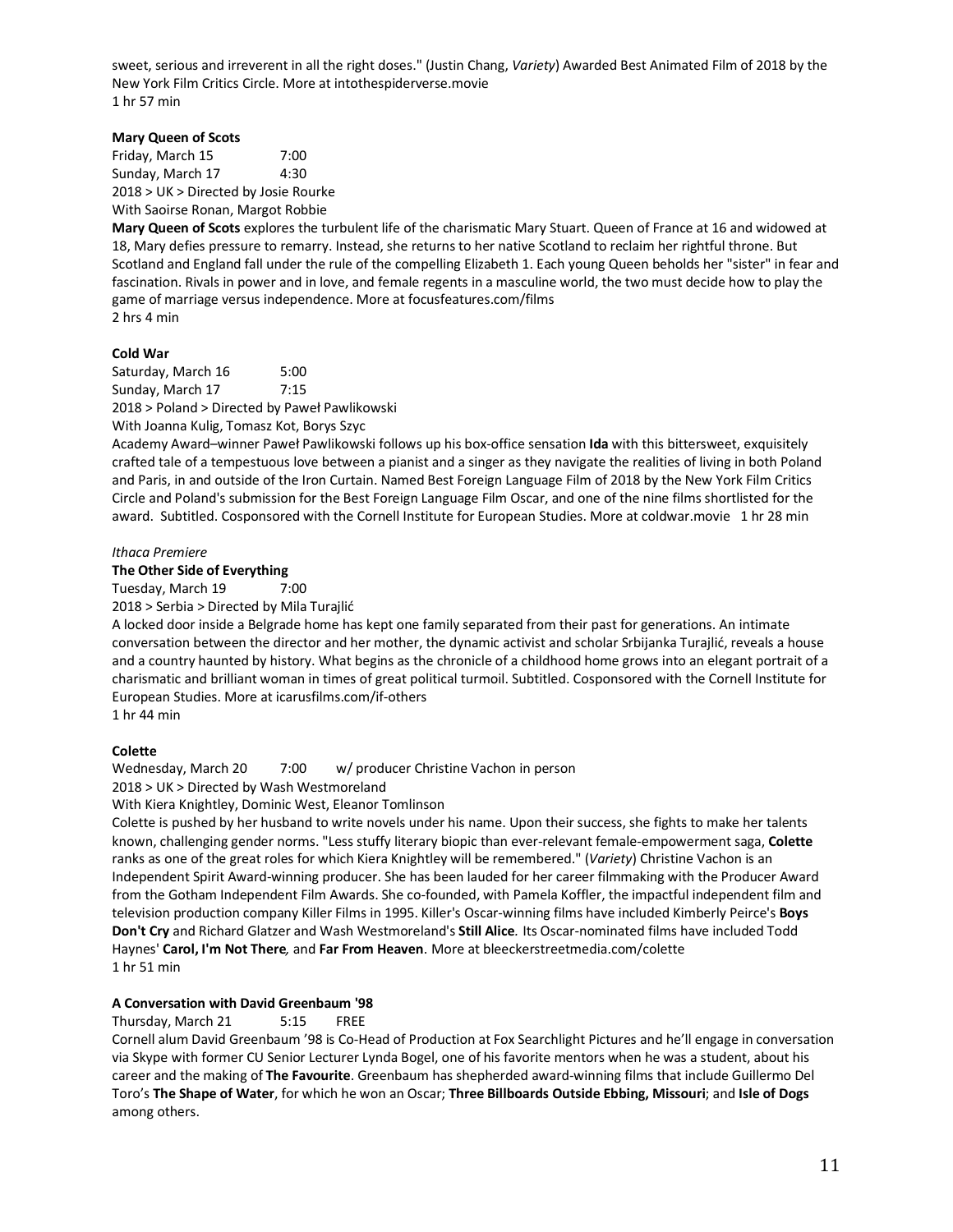## **The Favourite**

Thursday, March 21 7:00 Saturday, March 23 9:15 Sunday, March 24 7:15 2018 > Ireland/UK > Directed by Yorgos Lanthimos With Olivia Colman, Emma Stone, Rachel Weisz

The Duchess of Marlborough (Rachel Weisz), and her servant (Emma Stone) engage in a sexually charged fight to the death for the body and soul of Queen Anne (Olivia Colman) at the height of the War of the Spanish Succession in Yorgos Lanthimos's wildly intricate and very darkly funny new film. More at foxsearchlight.com/thefavourite 1 hr 59 min

## *Ithaca Premiere*

## **The 20th Annual Animation Show of Shows**

Thursday, March 21 9:30 Friday, March 22 9:35 Saturday, March 23 7:00

2018 > various > Directed by various

These fifteen thought-provoking films represent the work of artists from six countries and include six student films. Funny, moving, and engaging, the program not only has something for everyone, but is a remarkable and insightful microcosm of our world. Complete line-up online. Subtitled. More at animationshowofshows.com 1 hr 38 min

## **Birds of Passage**

Friday, March 22 7:00 Sunday, March 24 4:30 2018 > Colombia > Directed by Cristina Gallego, Ciro Guerra

With Natalia Reyes, Carmina Martínez, Jose Acosta

A fresh take on the familiar drug war genre, told from the perspective of the indigenous Wayuu people of Colombia, **Birds of Passage** details the rise of the Colombian drug trade during the two-decade period known as "la Bonanza Marimbera," when narco trafficking thrived in the region. A sprawling epic about the erosion of tradition in pursuit of material wealth, **Birds of Passage** is a visually striking exploration of loyalty, greed, and the voracious nature of change. Colombia's submission for Best Foreign Language Film Oscar, and one of the nine films shortlisted for the award. Subtitled. More at birdsofpassage.film 2 hrs 5 min

## **Online/On Land: Experimental Shorts**

Tuesday, March 26 7:00 Six recent experimental shorts, observing the dissonance generated between landscapes and the humans who may physically or virtually inhabit them. Featuring the work of Ben Rivers, Brigid McCaffrey, Malena Szlam, Jonathan Schwartz, Jesse McLean, and Michael Robinson. 1 hr 23 min

## **Wanda**

Wednesday, March 27 7:00 1970 > USA > Directed by Barbara Loden With Barbara Loden, Michael Higgins

A neglected masterpiece of American independent cinema, **Wanda** is a hard-luck drama about a woman on the wrong side of life, love, and the law. Set amid the soot-choked Pennsylvania landscape, the sole feature film directed by actress Barbara Loden has influenced countless filmmakers over the years, even as it languished in near-obscurity until this UCLA Film & Television Archive restoration. More at janusfilms.com/films/1893 1 hr 43 min

## **Never Look Away**

Thursday, March 28 7:00 Friday, March 29 7:00 2018 > Germany > Directed by Florian Henckel von Donnersmarck

With Tom Schilling, Sebastian Koch, Paula Beer

Loosely based on the life of renowned German visual artist Gerhard Richter, this humanist drama follows the lives of a compromised doctor and an aspirational artist, who both struggle to reconcile their personal ambitions with their country's politics. "One of the subtler strengths of **Never Look Away** is the canny evocation of a war-weary, defeated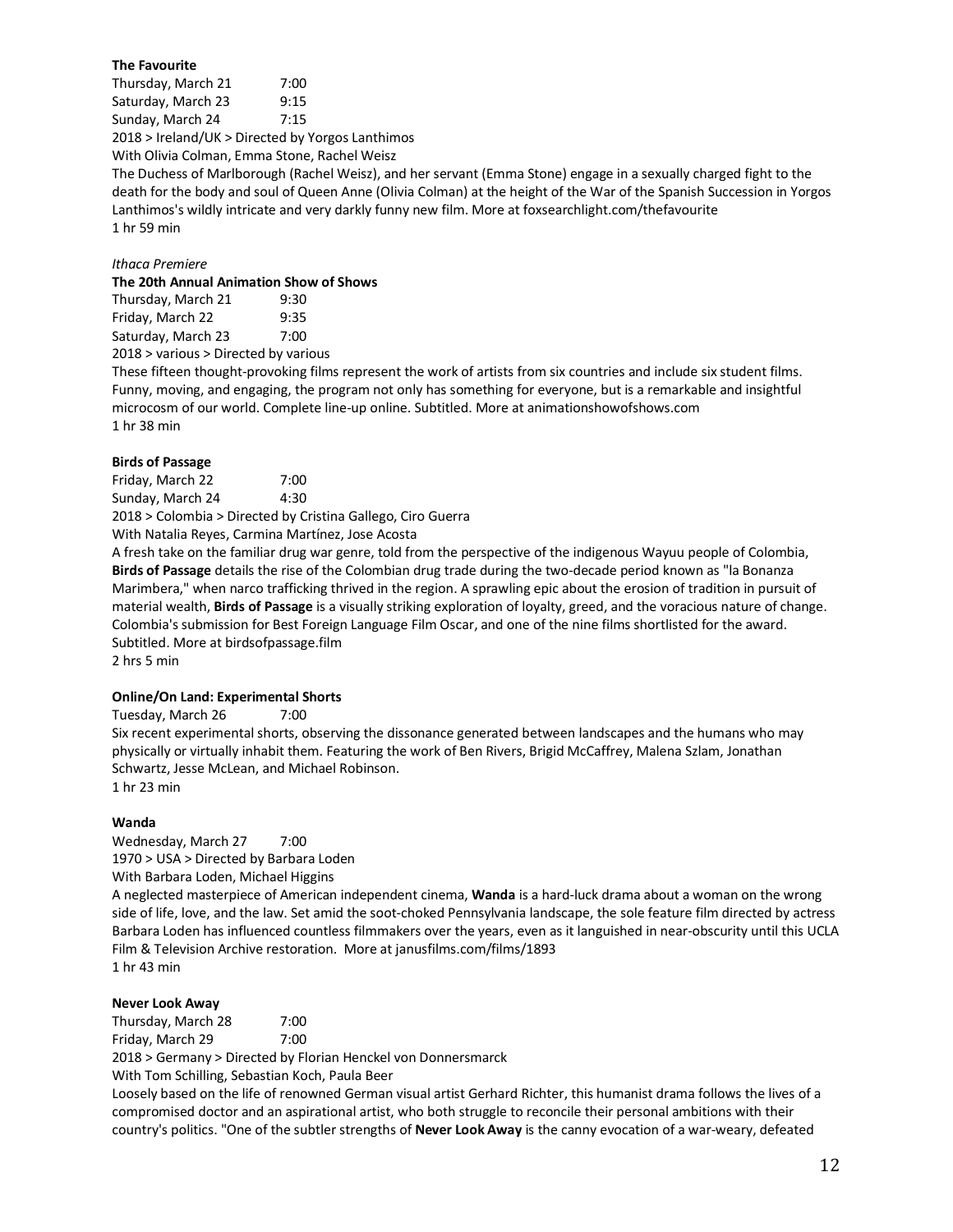population who did not experience communism as a revolution but as a substitution." (*Variety*) Germany's submission for Best Foreign Language Film Oscar, and one of the nine films shortlisted for the award. Subtitled. More at sonyclassics.com/neverlookaway 3 hrs 8 min

*Cornell Cinema will not be screening films March 30 – April 7 during Cornell's Spring Break*

## **Dragnet Girl** with live accompaniment by Coupler

Wednesday, April 10 7:30 \$12 General/\$9 Students (ADV) \$15 General/\$12 Students (DOOR) 1933 > Japan > Directed by Yasujiro Ozu

This formally accomplished and psychologically complex gangster tale pivots on the growing attraction between Joji, a hardened career criminal, and Kazuko, the sweet-natured older sister of a newly initiated young hoodlum. Featuring effortlessly cool performances and visual inventiveness, the film will be accompanied with a live score by electronic/ambient musical group Coupler. Cosponsored with the CCA and the East Asia Program. Subtitled. More at janusfilms.com/films/1542

1 hr 40 min

## **Material Incidents: The Cinema of Vincent Grenier**

Thursday, April 11 7:00 w/ filmmaker Vincent Grenier in person USA > Directed by Vincent Grenier

"Grenier, a widely celebrated film/video maker who began working in the 70s, is an artist who brings a patient and revealing sensitivity to the image. Rigorous, beautiful, and with a wry sense of comedy." (Ekrem Serdar, *Experimental Response Cinema*) Tonight, Grenier will present a selection of work made between 1978 and 2018. More at vincentgrenier.com

1 hr 10 min

## **Vice**

| Thursday, April 11                           | 9:20 |  |
|----------------------------------------------|------|--|
| Friday, April 12                             | 9:00 |  |
| Saturday, April 13                           | 9:15 |  |
| Sunday, April 14                             | 7:00 |  |
| 2018 > USA > Directed by Adam McKay          |      |  |
| With Christian Bale, Sam Rockwell, Amy Adams |      |  |

SNL writer turned Oscar-winning filmmaker Adam McKay (**The Big Short**) delivers another satire with **Vice**, the story of Dick Cheney, the most powerful Vice President in history, and how his policies changed the world as we know it. More at vice.movie

2 hrs 12 min

*Ithaca Premiere/Sneak Preview* **Rafiki**

Friday, April 12 7:00 2018 > Kenya > Directed by Wanuri Kahiu

With Samantha Mugatsia, Sheila Munyiva, Patricia Amira, Dennis Musyoka

Bursting with the colorful street style & music of Nairobi's vibrant youth culture, **Rafiki** is a tender love story between two young women in a country that still criminalizes homosexuality. Kena and Ziki have long been told that "good Kenyan girls become good Kenyan wives" - but they yearn for something more. Despite the political rivalry between their families, the girls encourage each other to pursue their dreams in a conservative society. When love blossoms between them, Kena and Ziki must choose between happiness and safety. Subtitled. More at filmmovement.com/theatrical/film/rafiki

1 hr 23 min

## **Ruben Brandt, Collector**

Saturday, April 13 7:00

Sunday, April 14 4:30

2018 > Hungary > Directed by Milorad Krstić

With Ivan Kamaras, Csaba "Kor" Marton, Gabriella Hamori

In this highly entertaining animated film, Ruben Brandt, a famous psychotherapist, is forced to steal 13 paintings from the world's renowned museums and private collections as a result of subliminal messaging he received as a child. Accompanied by his four patients, he and his band of thieves strike regularly and with great success. "The Collector" quickly becomes the most wanted criminal in the world, leading to a thrilling world-wide chase. [Krstić 's] encyclopedic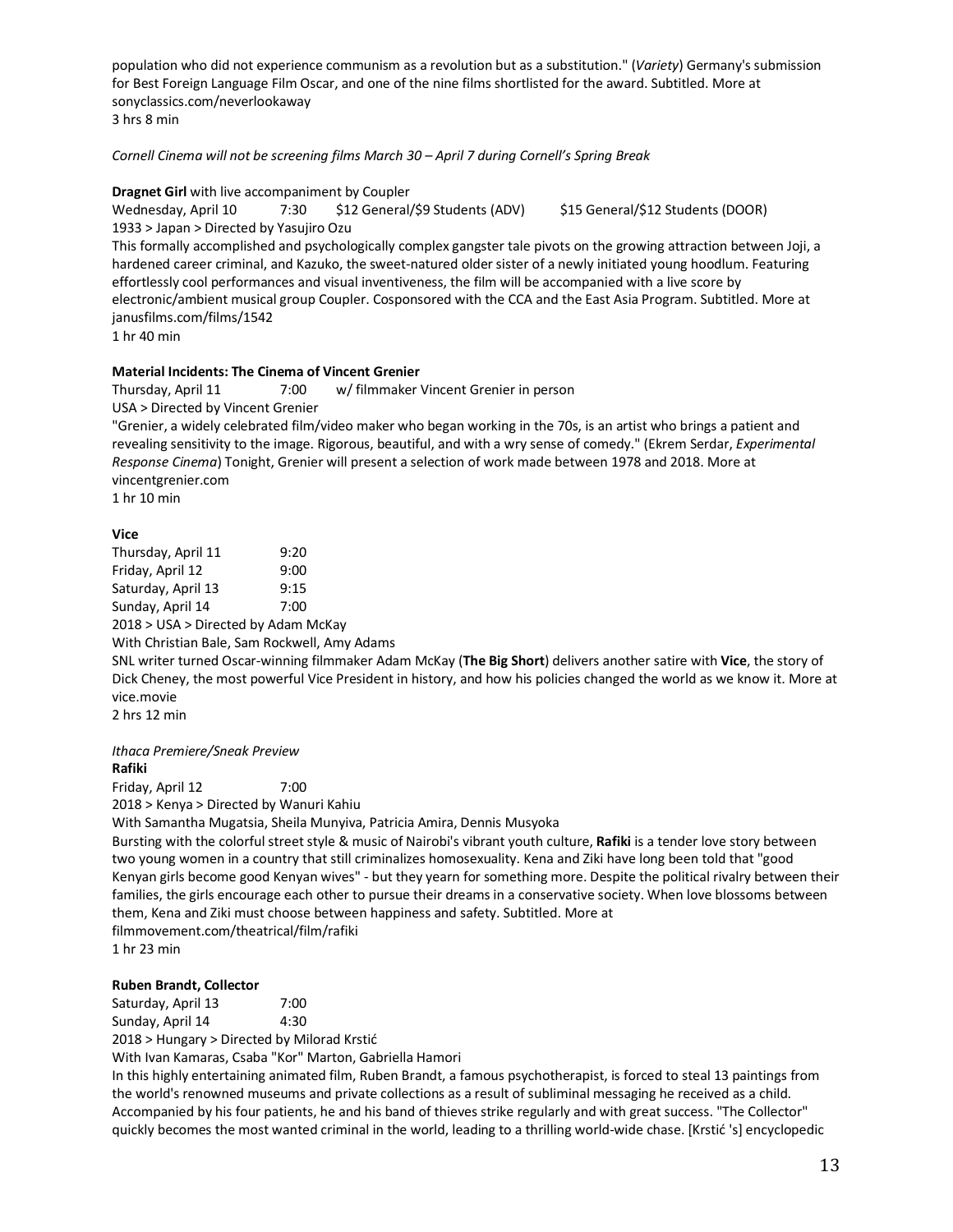knowledge of art history and love for world cinema shines through every frame of the hand-drawn film." (Alissa Simon, *Variety*) More at sonyclassics.com/rubenbrandtcollector 1 hr 34 min

*Ithaca Premiere* **Bisbee '17** Monday, April 15 7:00 FREE 2018 > USA > Directed by Robert Greene

An old mining town on the Arizona-Mexico border finally reckons with its darkest day: the deportation of nearly 2000 immigrant miners (primarily Mexican and Eastern European) in 1917. Radically combining collaborative documentary, western and musical elements, the film follows several members of the close-knit community as they attempt to process this long-buried and largely forgotten event that came to be known as the Bisbee Deportation. "One of the pleasurable discoveries of this surprising movie is that artifice can be the most direct route to the truth." (*LA Times*) More at bisbee17.com

1 hr 52 min

## **Elephant Path/Njaia Njoku**

Tuesday, April 16 7:00 FREE w/ filmmaker Todd McGrain in person 2017 > USA/Central African Republic > Directed by Todd McGrain With Andrea Turkalo, Sessely Bernard

An indelible tale of friendship and commitment set against the luminous beauty of the Central African Rainforest. Together, elephant behavioral biologist, Andrea Turkalo, and indigenous tracker, Sessely Bernard, will be tested by the realities of war and the limits of hope for the majestic animals they have committed their lives to study and protect. More at elephantpathfilm.org/

1 hr 20 min

## *Ithaca Premiere*

## **Territorio**

Wednesday, April 17 7:00 w/ filmmaker Alexandra Cuesta in person 2016 > Ecuador > Directed by Alexandra Cuesta

**Territorio** is a poetic portrait of Ecuadorians shot in their environs. Deriving its structure from the travel journals of avant-garde poet Henri Michaux, the film follows Michaux's journey across Ecuador, observing its citizens in independent, subtly-composed static shots. Its considered, open gaze is reminiscent of what James Benning expanding into portraiture might look like. Subtitled. More at alexandracuesta.com/Territorio 1 hr 6 min

## *Ithaca Premiere*

**Long Day's Journey into Night**

Thursday, April 18 7:00 Sunday, April 21 7:00 2018 > China > Directed by Bi Gan

With Sylvia Chang, Tang Wei, Huang Jue

"This noir-tinged film about a solitary man haunted by loss and regret is told in two parts: the first an achronological mosaic, the second a nocturnal dream. Bi Gan has created a film like nothing you've seen before, especially in the second half's hour-long, gravity-defying 3D sequence shot." (*New York Film Festival*) Subtitled. More at kinolorber.com/film/long-days-journey-into-night 2 hrs 20 min

## **On the Basis of Sex**

Friday, April 19 7:00 Saturday, April 20 7:00

2018 > USA > Directed by Mimi Leder

With Felicity Jones, Armie Hammer, Justin Theroux

Young lawyer Ruth Bader Ginsburg teams with her husband Marty to bring a groundbreaking case before the U.S. Court of Appeals and overturn a century of gender discrimination. More at focusfeatures.com/on-the-basis-of-sex 2 hrs